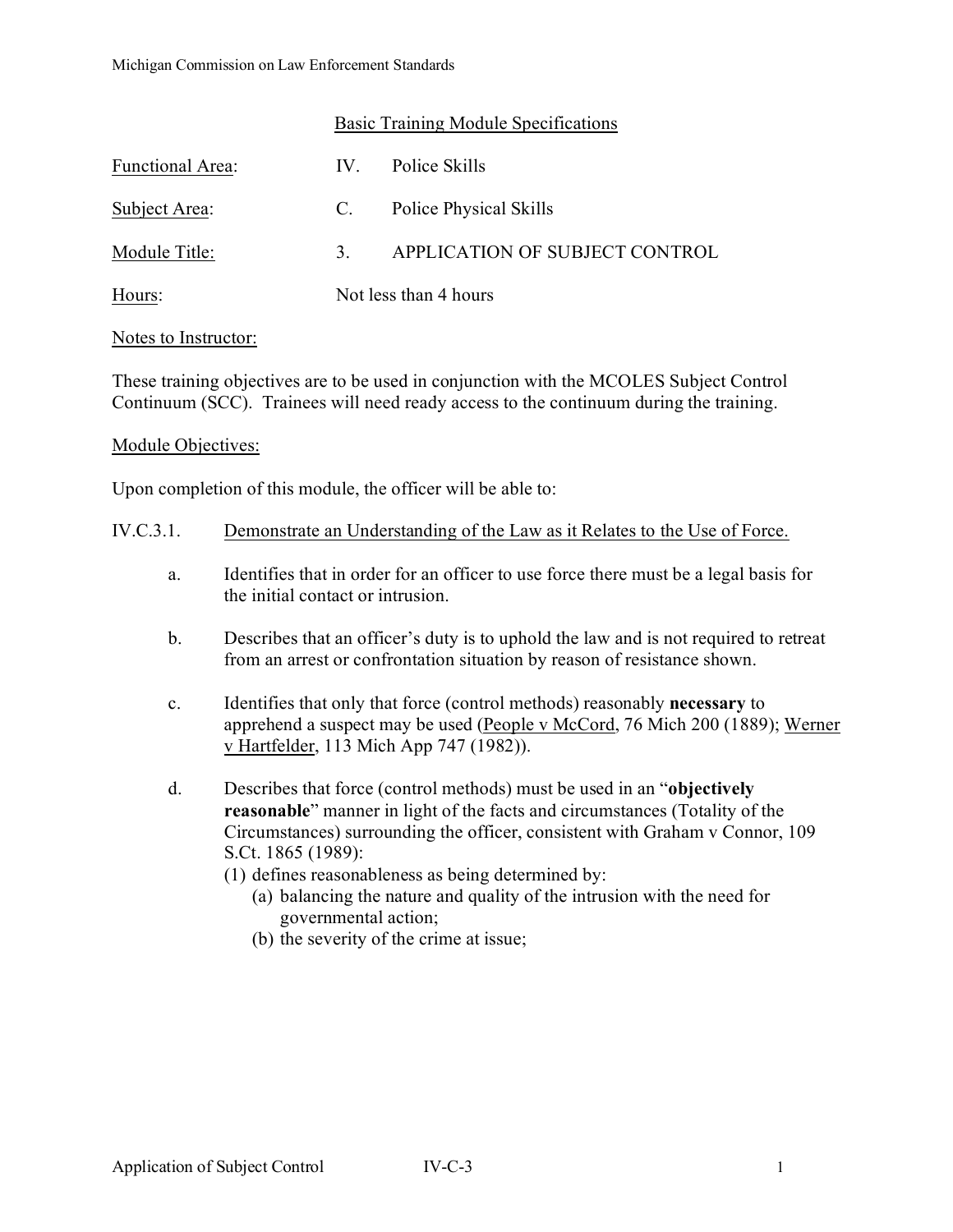- IV.C.3.1. Demonstrate an Understanding of the Law as it Relates to the Use of Force (continued).
	- (c) whether the suspect poses an immediate threat to the safety of officers or others;
	- (d) whether the suspect is actively resisting arrest or attempting to evade arrest by flight;
	- (e) a reasonable officer on the scene, rather than 20/20 hindsight; and
	- (f) the fact that police officers are often forced to make split second judgments under circumstances that are tense, uncertain, and rapidly evolving; and
	- (2) identifies that the reasonableness of the use of force is judged at the moment the force was used.
	- e. Describes deadly force as any force used by an officer (against another person) that has a reasonable probability to cause death.
	- f. Describes non-lethal force as force used by an officer that will not reasonably be expected, or have the likely potential, to cause death.
	- g. Identifies that deadly force may be used under the following conditions:
		- (1) in self-defense when the officer has reason to believe he is in imminent danger of death or great bodily harm;
		- (2) in defense of another when the officer has reason to believe there is imminent danger of death or great bodily harm;
		- (3) to apprehend a fleeing felon where the officer has probable cause to believe that: (Tennessee v Garner, 105 S.Ct. 1694 (1985), Washington v Starke 173 MichApp 230 (1988)).
			- (a) the suspect has threatened an officer with a weapon; **or** the officer has probable cause to believe that the suspect has committed a crime involving the infliction or threatened infliction of serious physical harm;
			- (b) the use of deadly force is necessary to prevent the suspect's escape; and
			- (c) if feasible, some warning has been given.
		- (4) on other occasions covered by departmental policy (e.g., shoots injured animals).
	- h. Describes departmental policy as also defining the circumstances where force may be used.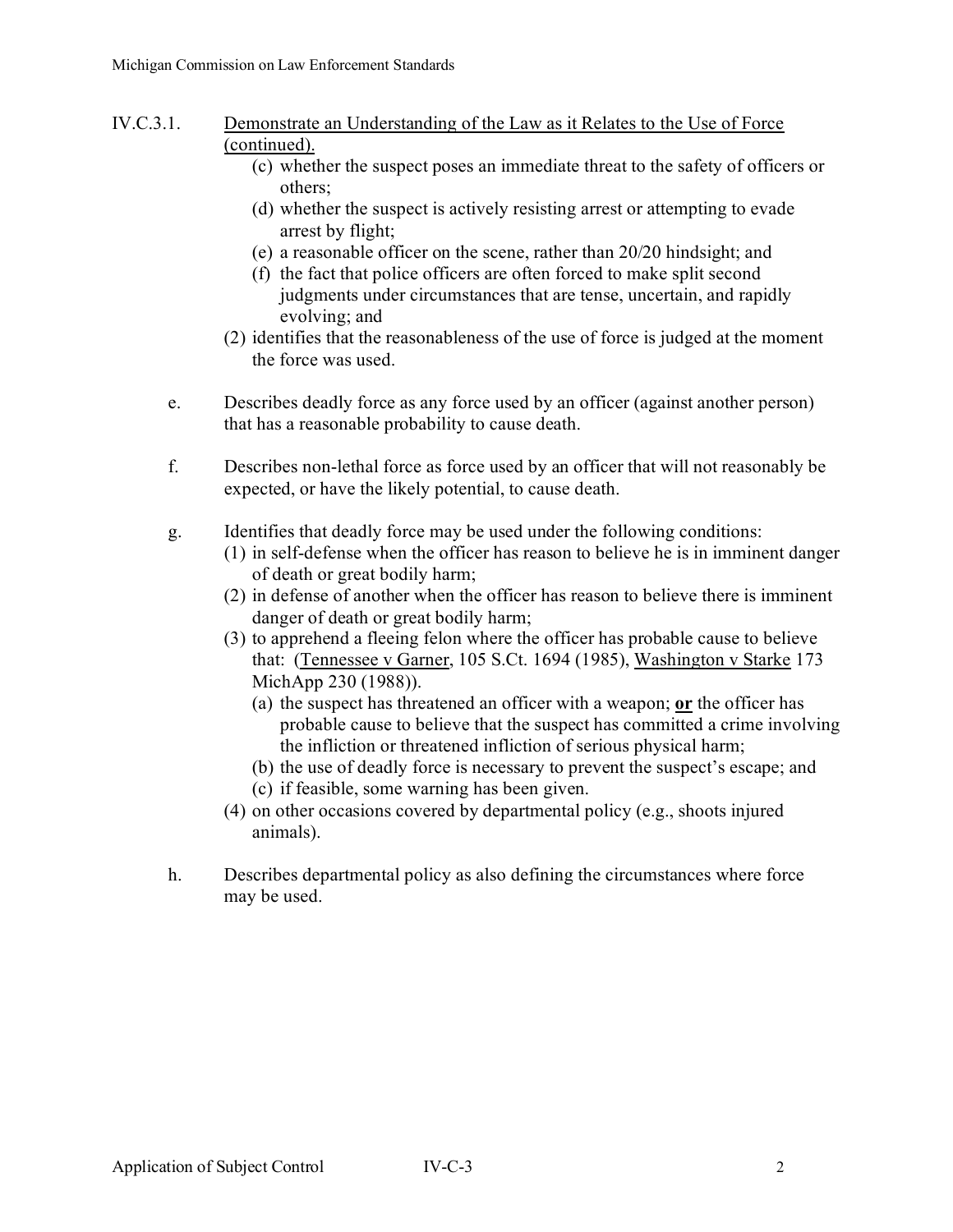- IV.C.3.2. Demonstrate an Understanding of the MCOLES Subject Control Continuum (SCC).
	- a. Defines the terms listed on the Continuum:
		- (1) **Active Aggression** Physical actions/assaults against the officer with less than deadly force (e.g., advancing, challenging, punching, kicking, grabbing, wrestling, etc.).
		- (2) **Active Resistance -** Any action by a subject that attempts to prevent an officer from gaining control of the subject. (e.g., pulling/pushing away, blocking, etc.).
		- (3) **Compliance Controls** Soft Empty Hand Techniques (e.g., joint lock, pressure points, etc.); Compliance Control Devices (e.g., Do-Rite, baton, Kubotan, PR-24, etc., **when used as a compliance control device rather than as an impact weapon).**
		- (4) **Control** is established when the subject's unlawful action(s) are neutralized and no longer pose a threat to the officer, himself, and/or others.
		- (5) **Deadly Force Assault** Any force used by a subject (against an officer or another person) that may result in great bodily harm or the loss of human life.
		- (6) **Deadly Force Response –** Any force used by an officer (against another person) that has a reasonable probability to cause death.
		- (7) **De-escalation of Force** is the officer's decreased control response to a subject's decreased level of resistance or aggressive action (This does not mean to imply the officer must ease all control. Control must be maintained at an appropriate level).
		- (8) **Escalation of Force** is the officer's increased reasonable and necessary control response to a subject's increased level of resistance or aggressive action when the level of force being used is insufficient to stop or control the resistance or aggressive action.
		- (9) **Force** is the attempt to establish control through physical means, in the presence of resistance.
		- (10) **Inactive Resistance** Resistance that may include psychological intimidation and/or verbal resistance. (e.g., blank stare, clenching of fist(s), tightening of jaw muscles, etc.).
		- (11) **Intermediate Controls** Intermediate Weapons (i.e., impact weapons).
		- (12) **Objective Reasonableness** is the officer's action consistent with the actions another officer would take given the same circumstances.
		- (13) **Officer Presence/Verbal Direction** Identification of Authority (i.e., uniformed presence, or identification as a police officer) Verbal Direction (e.g., for arrest or to control subject's movements) Use of Restraint Devices (e.g., Compliant Handcuffing).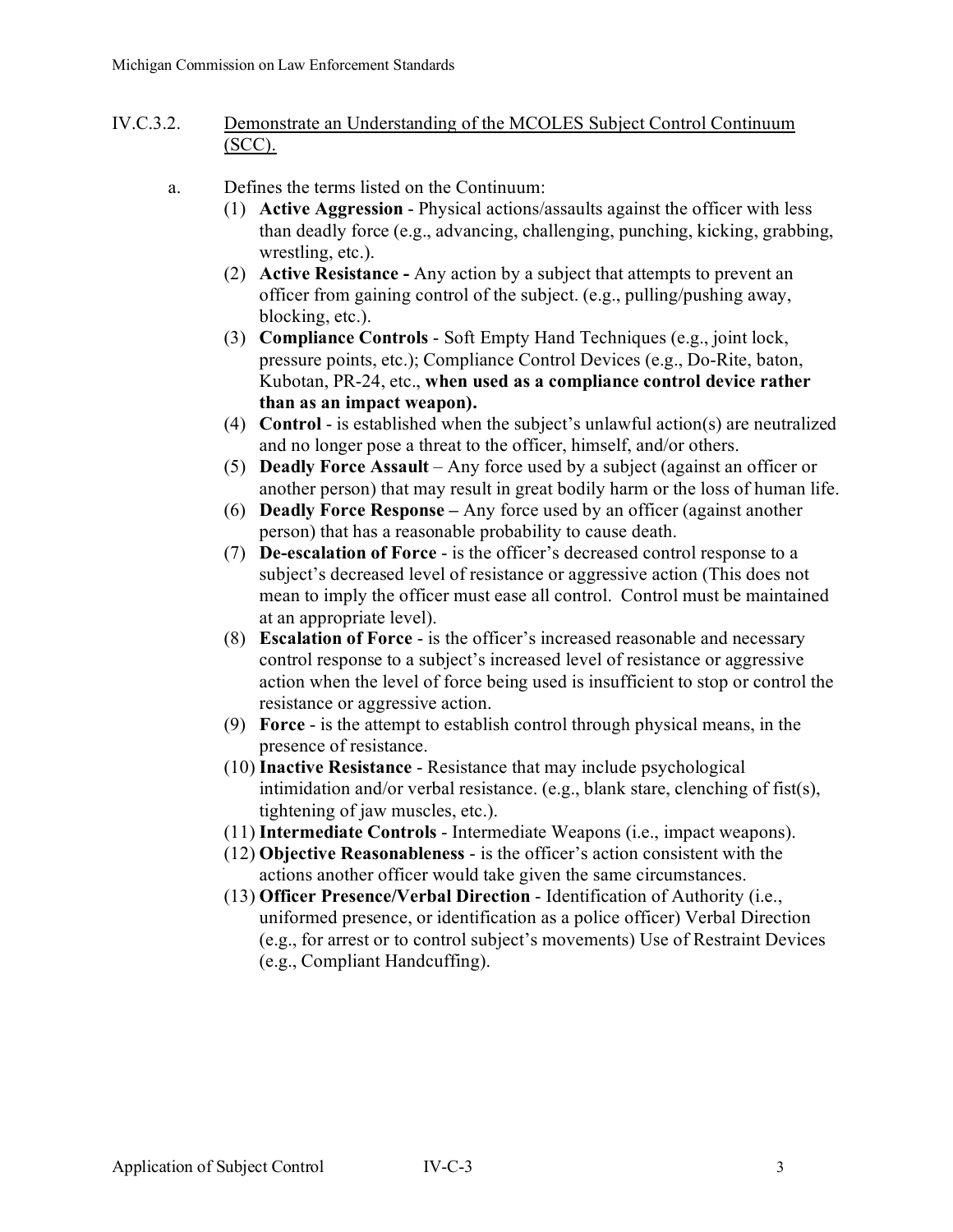- IV.C.3.2. Demonstrate an Understanding of the MCOLES Subject Control Continuum (SCC) (continued).
	- (14) **Officer Response** Is the officer's lawful action taken to gain control of a subject whose unlawful actions create a dangerous situation for the officer or others, or the subject is attempting to defeat the officer's attempt to gain control.
	- (15) **Passive Resistance** Any type of resistance whereby the subject does not attempt to defeat the officer's attempt to touch and control the subject, but still will not voluntarily comply with verbal and physical attempts of control. (e.g., dead weight, doesn't react to verbal commands, etc.)
	- (16) **Physical Controls** Hard Empty Hand Techniques (e.g., strikes, take downs, etc.)
	- (17) **Subject Action** Unlawful actions (verbal or physical) taken by a subject to defeat an officer's attempt to gain control of the subject during an arrest or confrontational situation. **The subject's action, combined with the totality of circumstances, determines the officer's response.**
	- (18) **Totality of Circumstances** All the facts and circumstances confronting the officer, at the time the force is used. These include, but are not limited to: (a) type of crime committed or attempted,
		- (b) relative size/stature of subject(s),
		- (c) exigent conditions: number of officers on scene, number of subjects involved, and availability of back-up;
		- (d) relative strength;
		- (e) subject(s) access to weapons;
		- (f) subject(s) under the influence of alcohol or drugs;
		- (g) exceptional abilities/skills (e.g., martial arts);
		- (h) injury to, or exhaustion of, the officer;
		- (i) weather or terrain conditions;
		- (j) immediacy of danger;
		- (k) distance from the subject;
		- (l) special knowledge (e.g., subject's prior history of violence, etc.);
		- (m)reaction time: the officer must consider that action is faster than reaction, thus the officer must pay attention.
		- (n) reactionary gap: officers should be cognizant of and utilize a reactionary gap during all police/subject contacts. The reactionary gap is defined as a safety zone between the officer and subject which affords the officer more time to react to aggression:
			- (i) the minimum distance is six to eight feet;
			- (ii) the minimum distance increases significantly when the subject possesses a weapon (e.g., edged weapon, impact weapon, etc.);
			- (iii)the officer generally has two "Reactionary Options" available:
				- 1. penetrate the gap to attempt control; or
				- 2. disengage to create distance.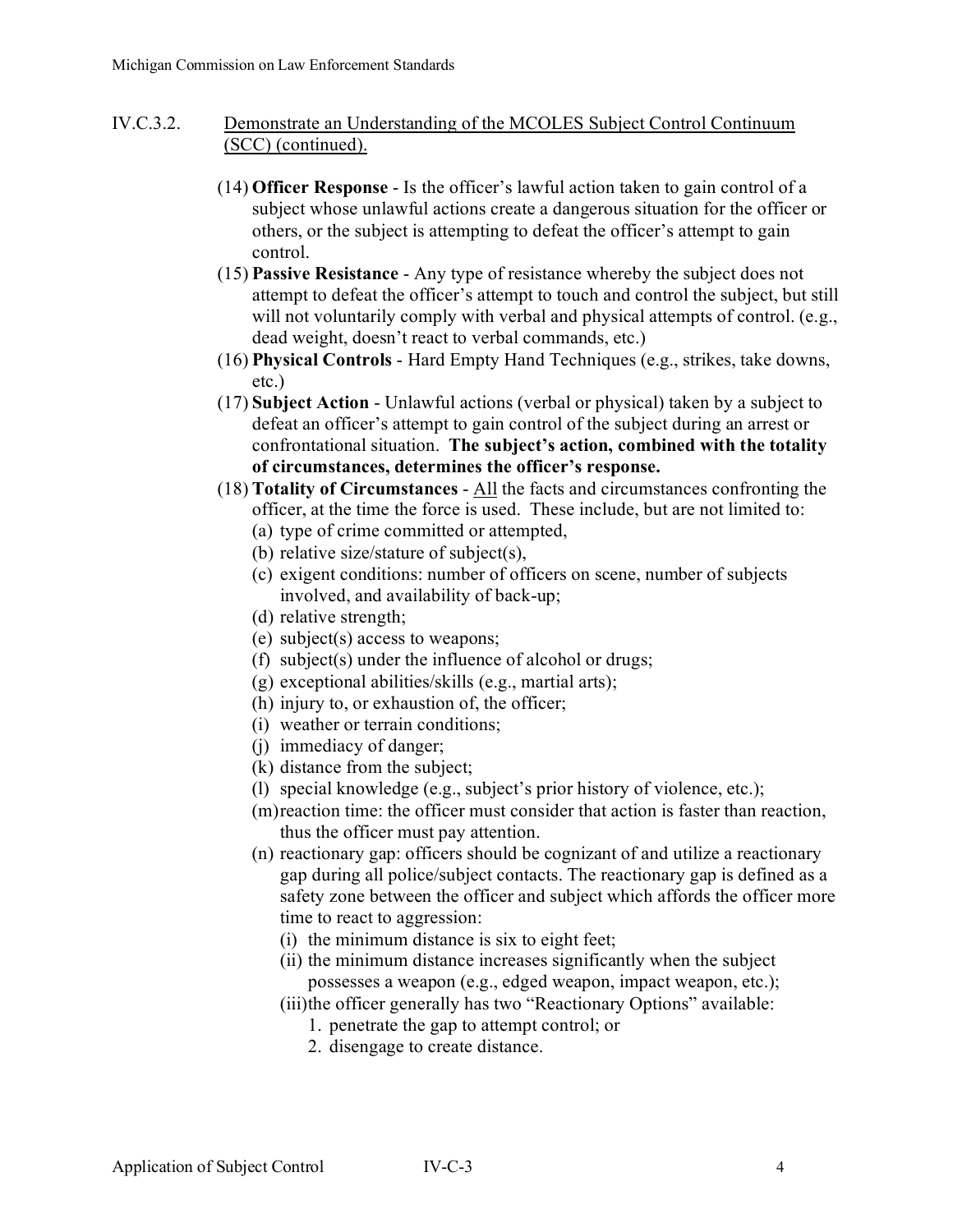- IV.C.3.3. Demonstrate an Understanding of the Relationship Between the Use of Force and the MCOLES Subject Control Continuum (SCC).
	- a. Identifies the Continuum as a general training guideline for controlling subjects in arrest or confrontation situations.
	- b. Describes the Continuum as graphically displaying that the escalation or deescalation of resistance by a subject can be sudden and:
		- (1) that resistance and response are dynamic;
		- (2) the subject's action and the officer's use of force to control it may fluctuate through out the continuum during any encounter;
		- (3) the officer's appropriate response may occur anywhere along the continuum which represents an **objectively reasonable** response to the perceived threat (subject's action(s));
		- (4) the subject's action(s) is the driving force that dictates the officer's response;
		- (5) that all the facts and circumstances (Totality of Circumstances) known to the officer at the time, will affect the officers response;
		- (6) that as the subject's action(s) become more resistant or aggressive (violent):
			- (a) the officer's response must be sufficient enough to gain control or prevent injury or death to the officer;
			- (b) the officer's use of force must be in proportion to the threat perceived by the officer;
			- (c) the officer's options for control of the subject become limited;
			- (d) the potential for injury to the officer, subject, and others increases; and
			- (e) the immediacy of a decisive and appropriate response is critical.
		- (7) that as the subject's action(s) ceases and/or resistance is reduced:
			- (a) the officer must still gain and maintain control;
			- (b) the officer must reduce the amount of response force used proportionally; and
			- (c) the officer must be alert and ready to respond to any attempt by the subject to escalate resistance or assault the officer or others.
		- (8) that all officer response controls available at the lower end of the continuum are still available as the subject's action escalates;
		- (9) that the majority of officer-subject contact is not depicted on the continuum in that:
			- (a) most subject arrests are completed through verbal direction (there is **no resistance** by the subject) and the application of handcuffs; and
			- (b) most officer-subject confrontations where an arrest is not made are resolved peacefully; and
		- (10) that the majority of officer-subject contacts which involve subject resistance occur at the lower end (light shaded area) of the continuum.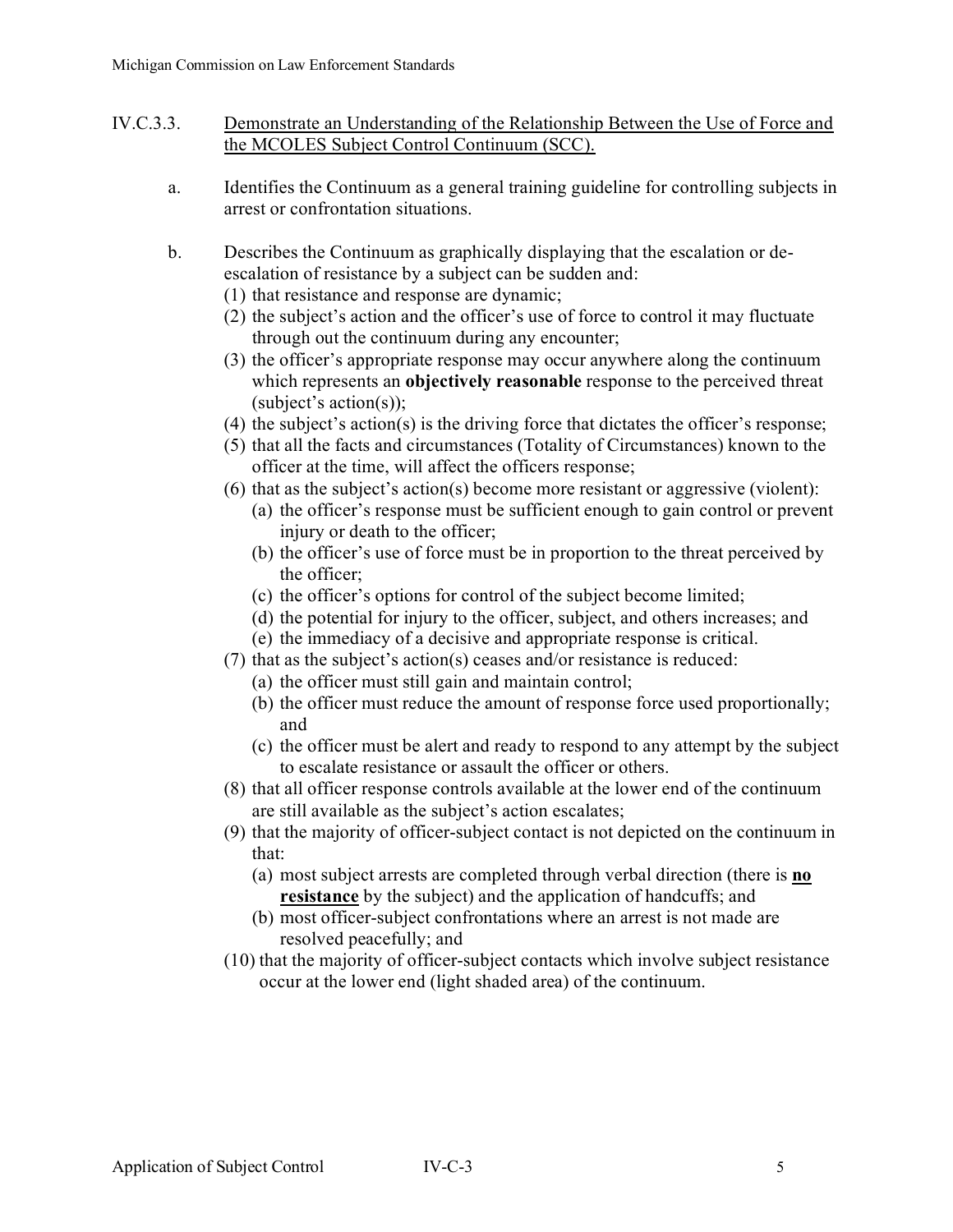- IV.C.3.4. Demonstrate an Understanding of the Decision-Making Process Required to Use the Appropriate Amount of Force in Gaining Control of a Subject.
	- a. Assesses the situation by considering the Totality of Circumstances.
	- b. Plans for an appropriate response:
		- (1) where reaction time may be very limited (split second):
			- (a) through training, and
			- (b) mental preparation (situation rehearsals).
		- (2) where there is time to analyze and formulate a plan of response.
		- c. Takes appropriate response action.
- IV.C.3.5. Demonstrate an Understanding of the Concept of Control.
	- a. Identifies that control is established when:
		- (1) the subject's resistive or aggressive actions are neutralized; and
		- (2) the subject no longer poses an immediate threat to the officer, himself, or others.
	- b. Identifies that control is composed of two elements:
		- (1) the officer must be able to control a subject's actions, and
		- (2) the officer must be in complete control of his/her own emotions and actions because:
			- (a) fair, coolheaded behavior can significantly reduce danger and de-escalate a situation, whereas.
			- (b) arrogant, insensitive officer behavior invites hostility and danger and can escalate a situation.
	- c. Identifies that self-control is the result of:
		- (1) confidence in the officer's skills and abilities,
		- (2) training, and
		- (3) practice.
	- d. Identifies the officer's responsibility to intervene in situations where a fellow officer's actions:
		- (1) indicate a loss of self-control and/or
		- (2) the use of force is not proportional to the level of resistance encountered (e.g., "street justice").
		- e. Identifies that first aid and/or medical treatment may be needed for any person who has a visible injury, complains of an injury, or has been exposed to a chemical agent (e.g., OC spray, CN, CS, etc.) or other less lethal weapons (e.g. electrical device, impact projectile system, etc.) during an arrest/confrontation situation.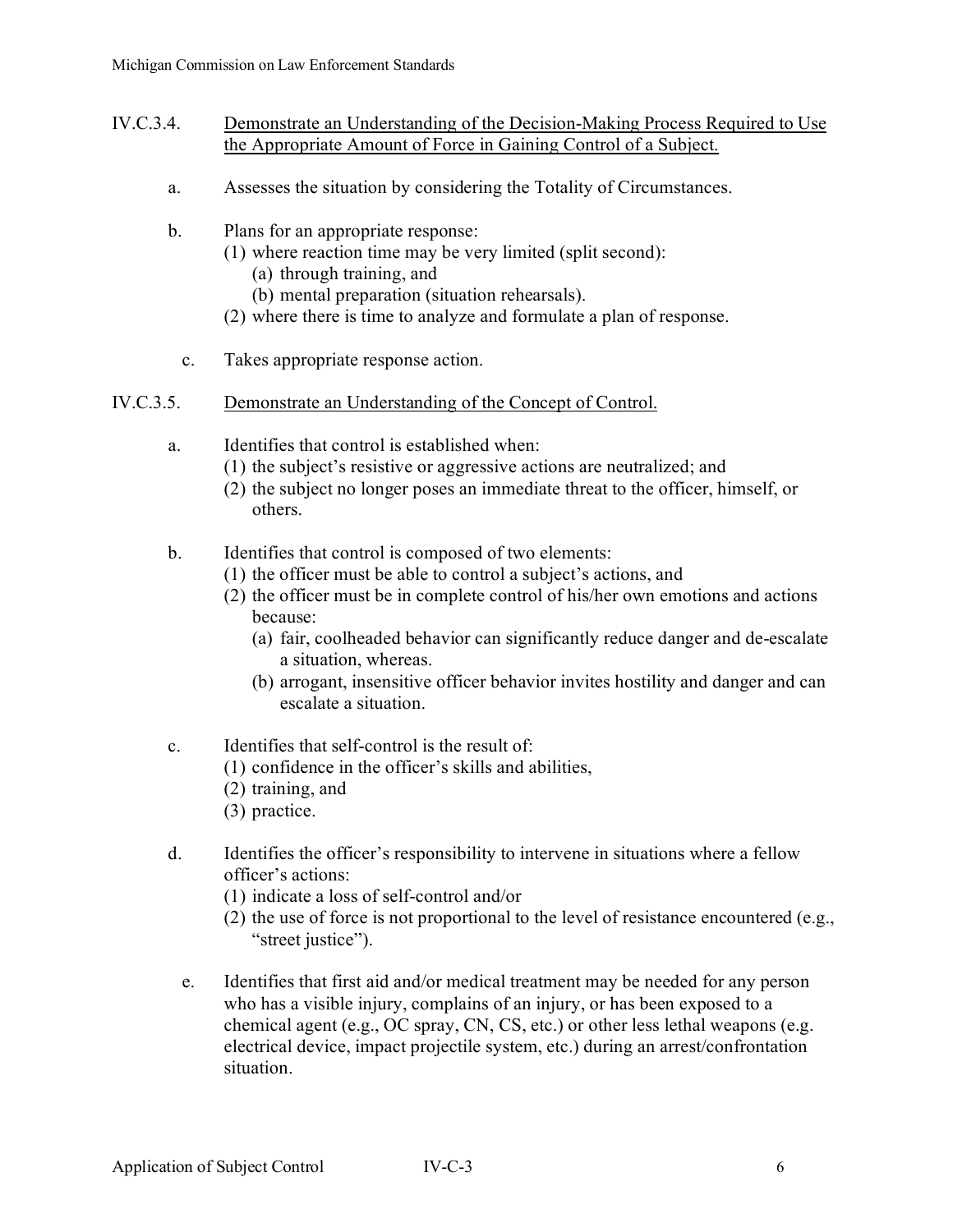## IV.C.3.5. Demonstrate an Understanding of the Concept of Control (continued).

- f. Demonstrates an understanding of conditions or procedures that may be associated with sudden in-custody deaths by:
	- (1) using restraints and/or procedures that will not place the subject in a position where breathing will be dangerously impaired (e.g., head down with chin on chest, **transporting subject on stomach**, etc.). Although there is a degree of disagreement amongst the medical community on whether "positional asphyxia" causes in-custody deaths, it may be prudent to limit the use of techniques (e.g., hog-tying) that may restrict breathing. In the event there is no other alternative to using the technique, an officer should be assigned to **continually monitor** the welfare of the subject;
	- (2) recognizing the signs and symptoms that may be associated with sudden incustody deaths (e.g., bizarre, aggressive behavior, shouting, paranoia, panic, violent behavior, use of drugs and/or alcohol, unexpected physical strength, obesity, sudden tranquility, ineffectiveness of chemical agents, etc.);
	- (3) carefully monitoring subjects who have been taken into custody, and upon whom force was used;
	- (4) being alert to the subject's position when monitoring their condition (get the subject upright or at least on his/her side.), and check for labored breathing, signs of incoherency, functional consciousness (get the person talking), and hyperventilation. If the subject starts to look very sick, states he cannot breathe or complains of being sick, emergency medical treatments should be sought.
	- (5) seeking medical assistance when appropriate.

### IV.C.3.6. Write a Report That Documents the Officer's Use of Force.

- a. Identifies that a well written report documenting the use of force is the officer's best defense against excessive force claims.
- b. Utilizes the MCOLES Continuum as a guide while writing a use of force report to:
	- (1) ensure that all of the circumstances surrounding the use of force are described, and
	- (2) consistent and correct terminology is used.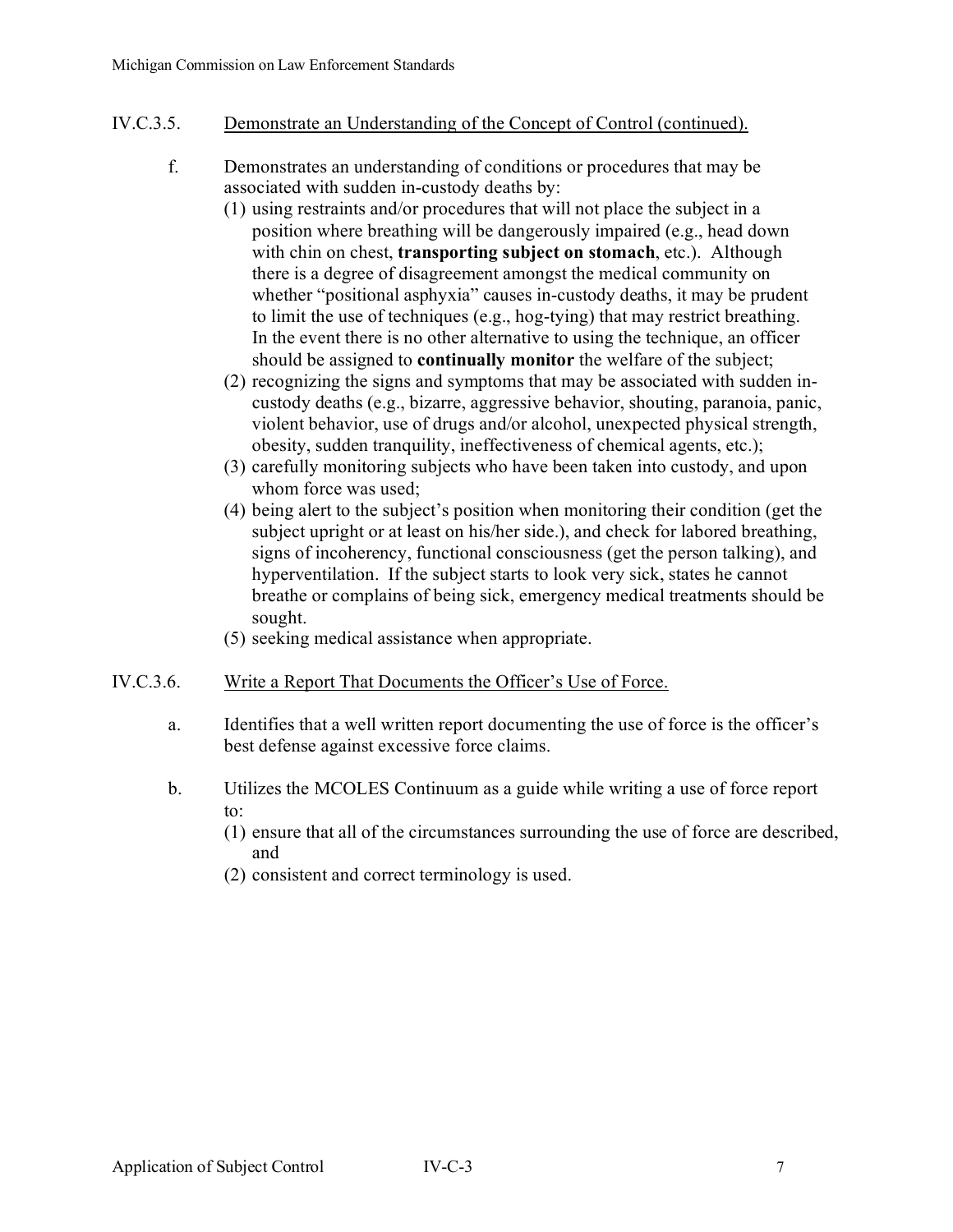- IV.C.3.6. Write a Report That Documents the Officer's Use of Force (continued).
	- c. Writes the use of force report in accordance with objective II.D.1.5. and includes the following information in detail:
		- (1) the legal basis for the contact or intrusion (lawful authority).
		- (2) the Totality of Circumstances (refer to I.A.1.2.a.(18)) which includes, but is not limited to:
			- (a) the exact description of the original call or reason for contact or intrusion;
			- (b) the subject's action or behavior (including statements),
			- (c) the subject's use of, or access to weapons;
			- (d) the officer's response (e.g., verbal commands, soft empty hand controls, etc.) to control the subject's action;
			- (e) the effectiveness of the control method(s) used; and
			- (f) the subject's response to the officer's attempt at control.
		- (3) Documents in detail any observable injuries, or complaints of injury(ies) to the officer and/or subject by:
			- (a) describing how and when the injury(ies) occurred and the:
				- (i) medical treatment required;
				- (ii) location (e.g., at scene, hospital, etc.) of the medical treatment;
				- (iii)attending medical personnel (e.g., paramedic, nurse, doctor, etc.);
				- (iv)time elapsed between injury and treatment; and
			- (b) photographing the injury(ies).
		- (4) Documents damage to equipment (e.g., uniform, watches, glasses, patrol car, other property, etc.) that resulted from the subject's actions.
- IV.C.3.7. Demonstrate an Understanding of the Liability Attached When Officers Use Force to Control a Subject.
	- a. Describes that there is a public trust attached to a police officer in that the people expect officers to:
		- (1) be competent in the performance of their duties;
		- (2) serve the public good, not act for personal gain;
		- (3) perform in a non-discriminatory manner and not give preferential treatment; and
		- (4) treat people fairly and not abuse the power of the position.
	- b. Identifies that society places a tremendous responsibility on law enforcement officers by granting them permission to use force, up to and including deadly force. (See II.B.1.1.d., pg II-10, Basic Training Curriculum)
	- c. Identifies that the general public supports officers in the use of force to effect an arrest or control subjects by:
		- (1) expecting officers to respond with that force reasonably necessary to control the subject; and
		- (2) expecting officers to protect themselves and others from injury or assault.